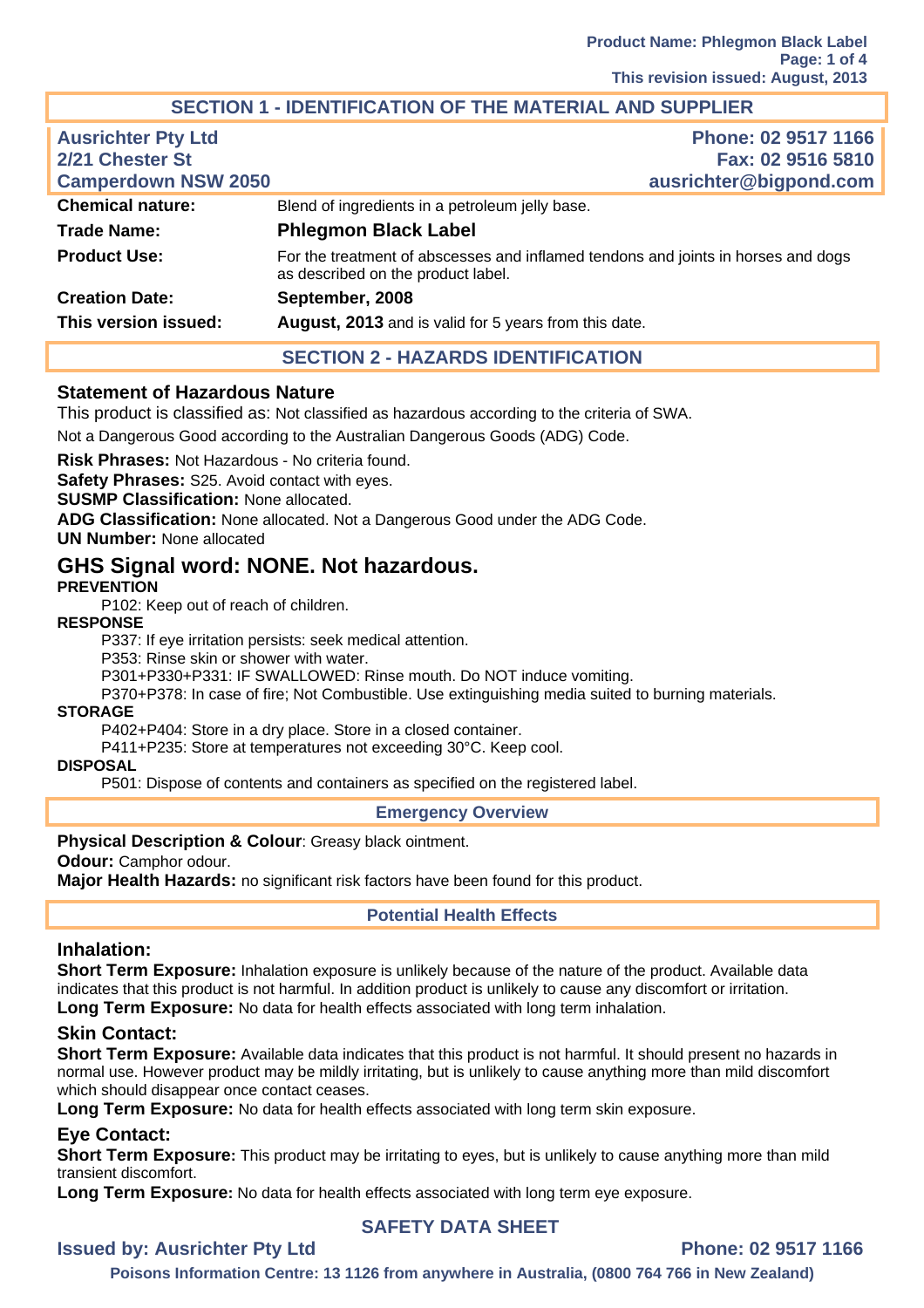## **Ingestion:**

**Short Term Exposure:** Significant oral exposure is considered to be unlikely. However, this product may be irritating to mucous membranes but is unlikely to cause anything more than transient discomfort. **Long Term Exposure:** No data for health effects associated with long term ingestion.

## **Carcinogen Status:**

**SWA:** No significant ingredient is classified as carcinogenic by SWA. **NTP:** No significant ingredient is classified as carcinogenic by NTP. **IARC:** No significant ingredient is classified as carcinogenic by IARC.

#### **SECTION 3 - COMPOSITION/INFORMATION ON INGREDIENTS**

| <b>Ingredients</b>              | <b>CAS No</b> | Conc.%  | TWA $(mg/m^3)$ STEL $(mg/m^3)$ |         |
|---------------------------------|---------------|---------|--------------------------------|---------|
| Ichthammol                      | 8029-68-3     | 100q/kg | not set                        | not set |
| Camphor                         | 76-22-2       | 35q/kg  | 12                             | 19      |
| Methyl salicylate               | 119-36-8      | 25g/kg  | not set                        | not set |
| Other non hazardous ingredients | secret        | to 100  | not set                        | not set |

This is a commercial product whose exact ratio of components may vary slightly. Minor quantities of other non hazardous ingredients are also possible.

The SWA TWA exposure value is the average airborne concentration of a particular substance when calculated over a normal 8 hour working day for a 5 day working week. The STEL (Short Term Exposure Limit) is an exposure value that may be equalled (but should not be exceeded) for no longer than 15 minutes and should not be repeated more than 4 times per day. There should be at least 60 minutes between successive exposures at the STEL. The term "peak "is used when the TWA limit, because of the rapid action of the substance, should never be exceeded, even briefly.

## **SECTION 4 - FIRST AID MEASURES**

## **General Information:**

You should call The Poisons Information Centre if you feel that you may have been poisoned, burned or irritated by this product. The number is 13 1126 from anywhere in Australia (0800 764 766 in New Zealand) and is available at all times. Have this SDS with you when you call.

**Inhalation:** First aid is not generally required. If in doubt, contact a Poisons Information Centre or a doctor. **Skin Contact:** Gently brush or wipe away excess material and wash with soap and water. Irritation is unlikely. However, if irritation does occur, flush with lukewarm, gently flowing water (with soap) for 5 minutes or until chemical is removed.

**Eye Contact:** Quickly and gently brush or wipe material from eyes. If irritation occurs, flush contaminated eye(s) with lukewarm, gently flowing water for 5 minutes or until the product is removed. Obtain medical advice if irritation becomes painful or lasts more than a few minutes. Take special care if exposed person is wearing contact lenses. **Ingestion:** If product is swallowed or gets in mouth, do NOT induce vomiting; wash mouth with water and give some water to drink. If symptoms develop, or if in doubt contact a Poisons Information Centre or a doctor.

## **SECTION 5 - FIRE FIGHTING MEASURES**

**Fire and Explosion Hazards**: There is no risk of an explosion from this product under normal circumstances if it is involved in a fire. Violent steam generation or eruption may occur upon application of direct water stream on hot liquids.

Fire decomposition products from this product may be toxic if inhaled. Take appropriate protective measures. **Extinguishing Media:** Suitable extinguishing media are carbon dioxide, dry chemical, foam, water fog.

|  |  |  |  |  |  | Fire Fighting: If a significant quantity of this product is involved in a fire, call the fire brigade. |
|--|--|--|--|--|--|--------------------------------------------------------------------------------------------------------|
|--|--|--|--|--|--|--------------------------------------------------------------------------------------------------------|

| $>180^{\circ}$ C |
|------------------|
| No data.         |
| No data.         |
| $>290^{\circ}$ C |
| No data.         |
|                  |

## **SECTION 6 - ACCIDENTAL RELEASE MEASURES**

**Accidental release:** This product is sold in small packages, and the accidental release from one of these is not usually a cause for concern. For minor spills, clean up, rinsing to sewer and put empty container in garbage. Although no special protective clothing is normally necessary because of occasional minor contact with this product, it is good practice to wear impermeable gloves when handling chemical products. In the event of a major spill, prevent spillage from entering drains or water courses and call emergency services.

## **SAFETY DATA SHEET**

# **Issued by: Ausrichter Pty Ltd Phone: 02 9517 1166**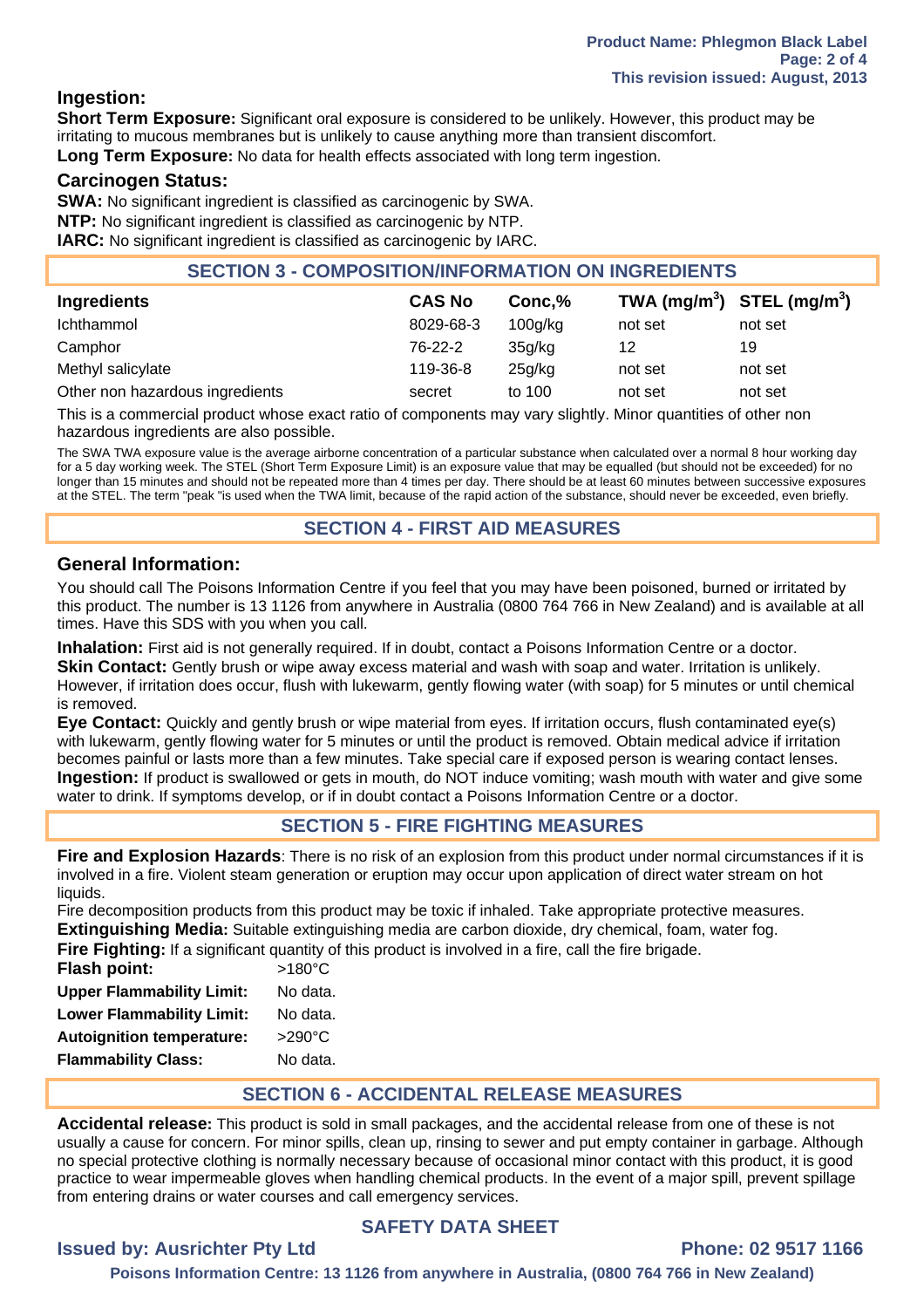# **SECTION 7 - HANDLING AND STORAGE**

**Handling:** Keep exposure to this product to a minimum, and minimise the quantities kept in work areas. Check Section 8 of this SDS for details of personal protective measures, and make sure that those measures are followed. The measures detailed below under "Storage" should be followed during handling in order to minimise risks to persons using the product in the workplace. Also, avoid contact or contamination of product with incompatible materials listed in Section 10.

**Storage:** Store packages of this product in a cool place. Make sure that containers of this product are kept tightly closed. Keep containers dry and away from water. Keep containers of this product in a well ventilated area. Make sure that the product does not come into contact with substances listed under "Incompatibilities" in Section 10. Check packaging - there may be further storage instructions on the label.

## **SECTION 8 - EXPOSURE CONTROLS AND PERSONAL PROTECTION**

The following Australian Standards will provide general advice regarding safety clothing and equipment:

Respiratory equipment: **AS/NZS 1715**, Protective Gloves: **AS 2161**, Occupational Protective Clothing: AS/NZS 4501 set 2008, Industrial Eye Protection: **AS1336** and **AS/NZS 1337**, Occupational Protective Footwear: **AS/NZS2210**.

| <b>SWA Exposure Limits</b> | TWA (mg/m <sup>3</sup> ) | STEL (mg/m <sup>3</sup> ) |
|----------------------------|--------------------------|---------------------------|
| Camphor                    |                          |                           |

No special equipment is usually needed when occasionally handling small quantities. The following instructions are for bulk handling or where regular exposure in an occupational setting occurs without proper containment systems. **Ventilation:** No special ventilation requirements are normally necessary for this product. However make sure that the work environment remains clean and that dusts are minimised.

**Eye Protection:** Eye protection such as protective glasses or goggles is recommended when this product is being used.

**Skin Protection:** The information at hand indicates that this product is not harmful and that normally no special skin protection is necessary. However, we suggest that you routinely avoid contact with all chemical products and that you wear suitable gloves (preferably elbow-length) when skin contact is likely.

**Protective Material Types:** There is no specific recommendation for any particular protective material type. **Respirator:** If there is a significant chance that dusts are likely to build up in the area where this product is being used, we recommend that you use a suitable Dust Mask.

## **SECTION 9 - PHYSICAL AND CHEMICAL PROPERTIES:**

| <b>Physical Description &amp; colour:</b> | Greasy black ointment.                         |
|-------------------------------------------|------------------------------------------------|
| Odour:                                    | Camphor odour.                                 |
| <b>Boiling Point:</b>                     | Not available.                                 |
| <b>Freezing/Melting Point:</b>            | Expected to be in the range $40-50^{\circ}$ C  |
| Volatiles:                                | No specific data. Expected to be low at 100°C. |
| <b>Vapour Pressure:</b>                   | No data.                                       |
| <b>Vapour Density:</b>                    | No data.                                       |
| <b>Specific Gravity:</b>                  | No data.                                       |
| <b>Water Solubility:</b>                  | Insoluble.                                     |
| pH:                                       | No data.                                       |
| <b>Volatility:</b>                        | No data.                                       |
| <b>Odour Threshold:</b>                   | No data.                                       |
| <b>Evaporation Rate:</b>                  | No data.                                       |
| <b>Coeff Oil/water Distribution:</b>      | No data                                        |
| <b>Autoignition temp:</b>                 | $>290^{\circ}$ C                               |

## **SECTION 10 - STABILITY AND REACTIVITY**

**Reactivity:** This product is unlikely to react or decompose under normal storage conditions. However, if you have any doubts, contact the supplier for advice on shelf life properties.

**Conditions to Avoid:** This product should be kept in a cool place, preferably below 30°C. Keep containers tightly closed. Containers should be kept dry. Keep containers and surrounding areas well ventilated.

**Incompatibilities:** strong acids, strong bases, strong oxidising agents.

**Fire Decomposition:** Carbon dioxide, and if combustion is incomplete, carbon monoxide and smoke. Oxides of sulfur (sulfur dioxide is a respiratory hazard) and other sulfur compounds. Most will have a foul odour. Water. Carbon monoxide poisoning produces headache, weakness, nausea, dizziness, confusion, dimness of vision, disturbance of judgment, and unconsciousness followed by coma and death.

## **SAFETY DATA SHEET**

## **Issued by: Ausrichter Pty Ltd Phone: 02 9517 1166**